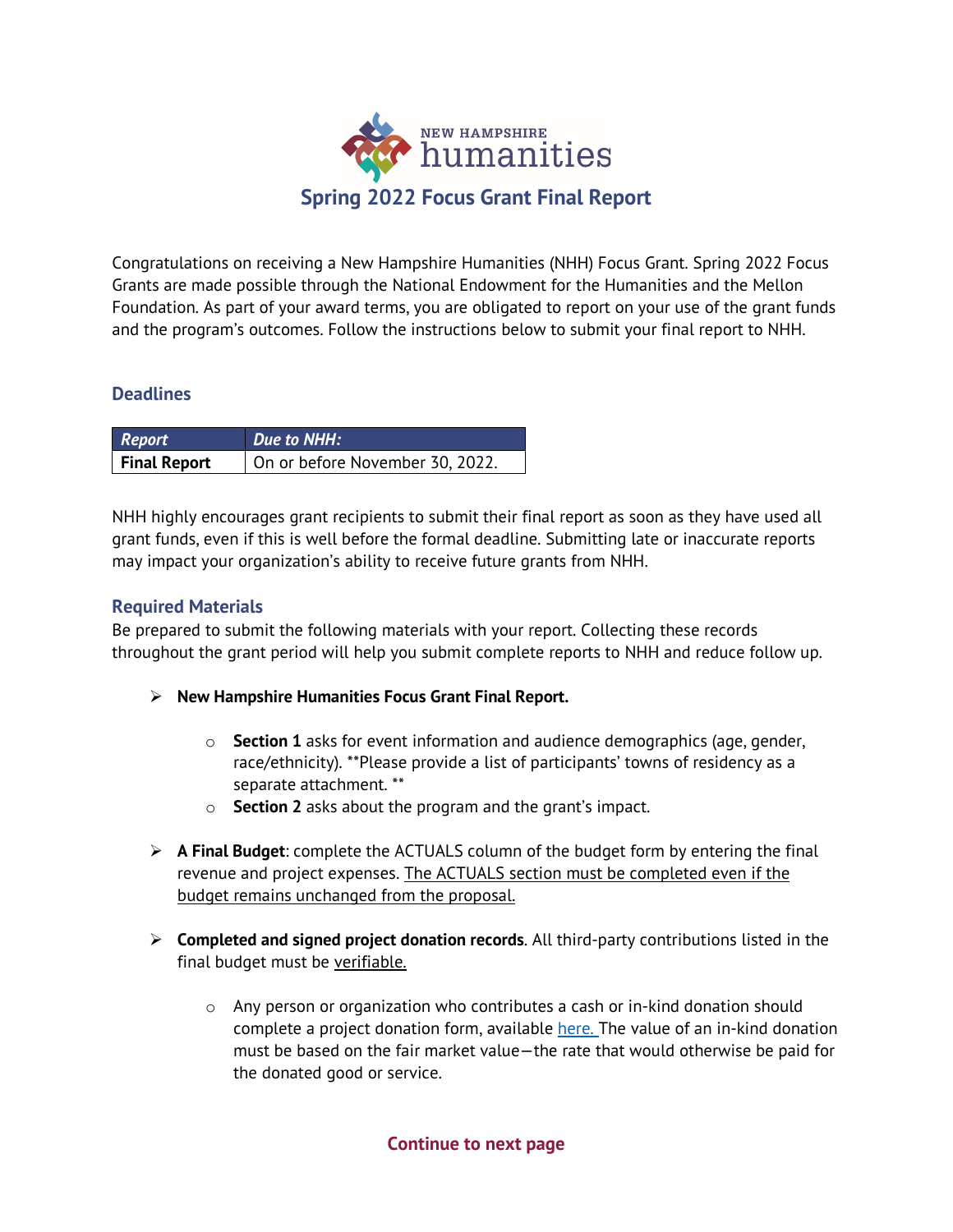- o Any contributions made via an electronic transaction such as PayPal or Venmo must be properly documented. You may provide a receipt or proof of transaction that shows the donor's name, the amount donated, and is certified by the recipient.
- **Compiled participant evaluations.**
- **Digital photos or video recordings from the event**. (Provide if applicable.)

#### **Submission**

#### *To submit your report:*

- 1. Download this file.
- 2. Complete all fields and respond to all questions.
- 3. Save a copy of the file to your desktop.
- 4. Click **[here](https://www.nhhumanities.org/grantreports)** to submit your NHH Grant Report.
- 5. Provide the requested information and upload your saved report.
- 6. Click submit.
- 7. You will receive a confirmation email from NHH when your report is received.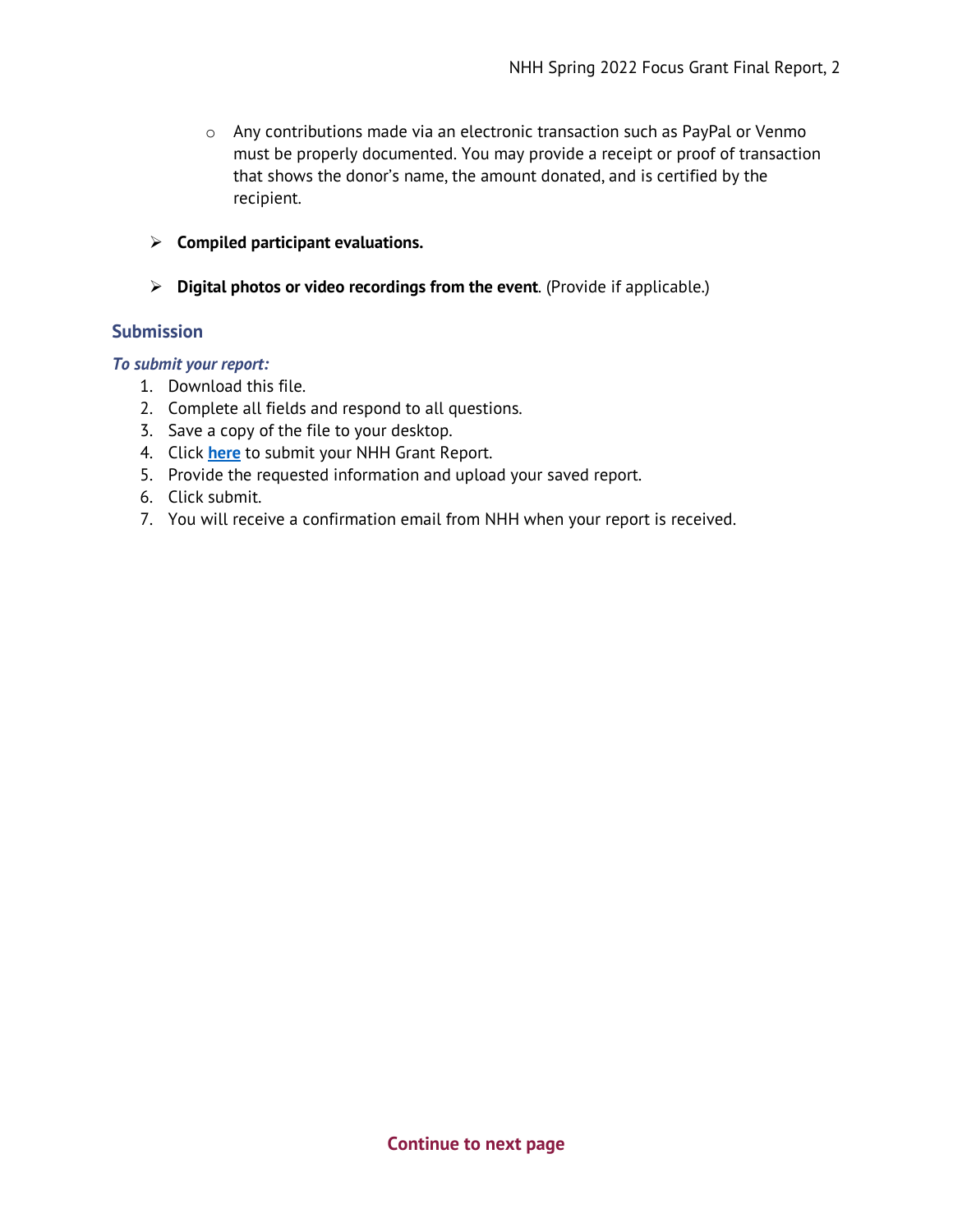## **Spring 2022 Focus Grant Final Report**

| <b>Grant Number:</b>                         |
|----------------------------------------------|
| <b>Organization Name:</b>                    |
| <b>Project Title:</b>                        |
| <b>Grant Amount Awarded:</b>                 |
| <b>Total value of cash contributions:</b>    |
| <b>Total value of in-kind contributions:</b> |
| <b>Total project cost:</b>                   |
|                                              |

## **Section 1. Program Information**

#### **Participating Scholars**

List all individuals involved in your program who fulfill the NEH's definition of a scholar.

**Definition of a Scholar**: "An individual who is recognized as an expert in one or more humanities disciplines. A scholar's expertise may result from an advanced academic degree in the humanities or from serving as the keeper of community traditions and knowledge. Examples of scholars include but are not limited to, a tribal elder, an independent expert on American Literature, and a classics professor at a university."

| <b>Name</b>                  | <b>Type of Expertise</b> | A brief description of their contribution to<br>the project |
|------------------------------|--------------------------|-------------------------------------------------------------|
| <b>Subject Matter Expert</b> |                          |                                                             |
|                              |                          |                                                             |
| <b>Other Scholars</b>        |                          |                                                             |
|                              |                          |                                                             |
|                              |                          |                                                             |
|                              |                          |                                                             |
|                              |                          |                                                             |
|                              |                          |                                                             |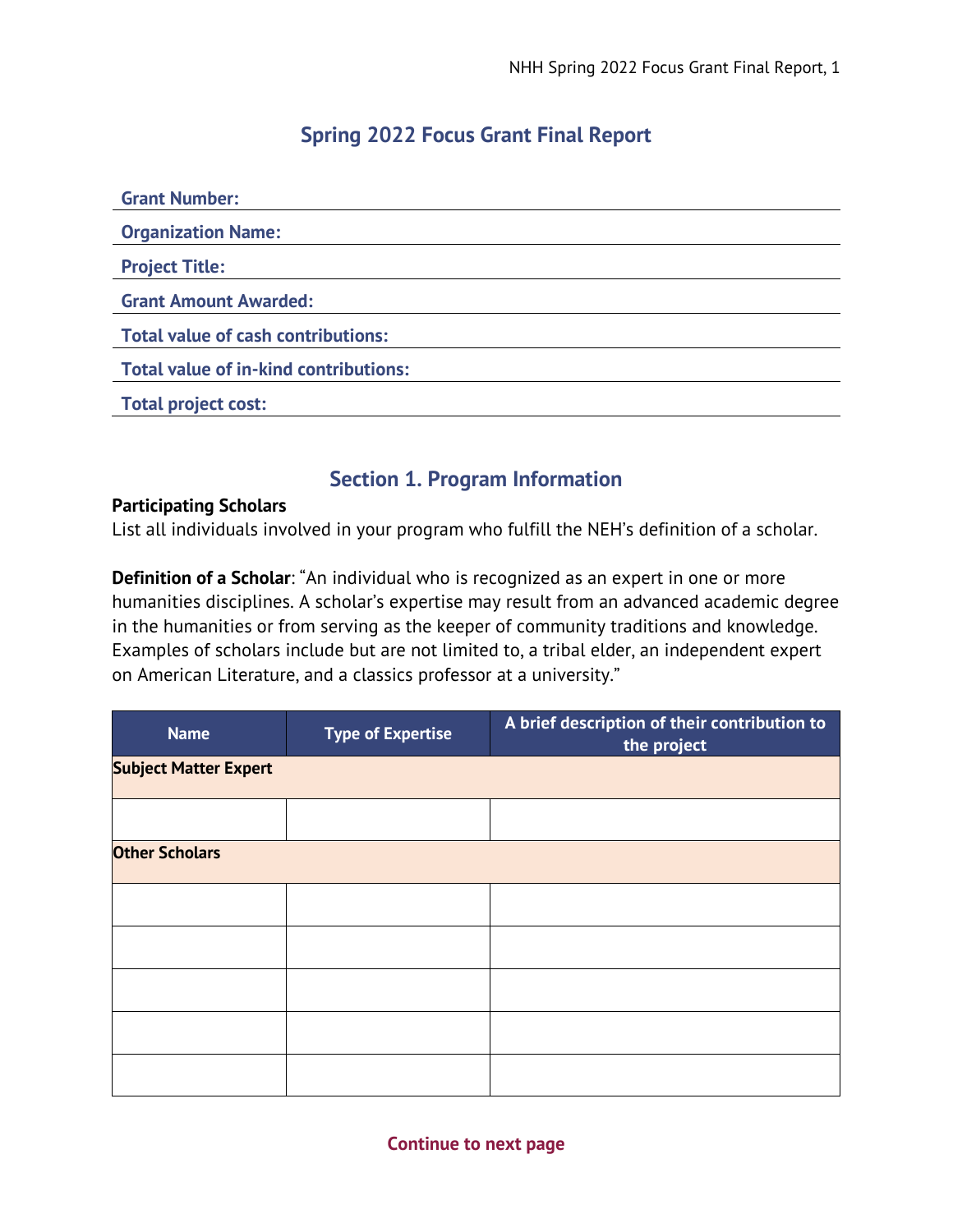| <b>Name</b> | <b>Type of Expertise</b> | A brief description of their contribution to<br>the project |
|-------------|--------------------------|-------------------------------------------------------------|
|             |                          |                                                             |
|             |                          |                                                             |
|             |                          |                                                             |
|             |                          |                                                             |
|             |                          |                                                             |
|             |                          |                                                             |
|             |                          |                                                             |
|             |                          |                                                             |
|             |                          |                                                             |
|             |                          |                                                             |
|             |                          |                                                             |
|             |                          |                                                             |
|             |                          |                                                             |
|             |                          |                                                             |
|             |                          |                                                             |
|             |                          |                                                             |
|             |                          |                                                             |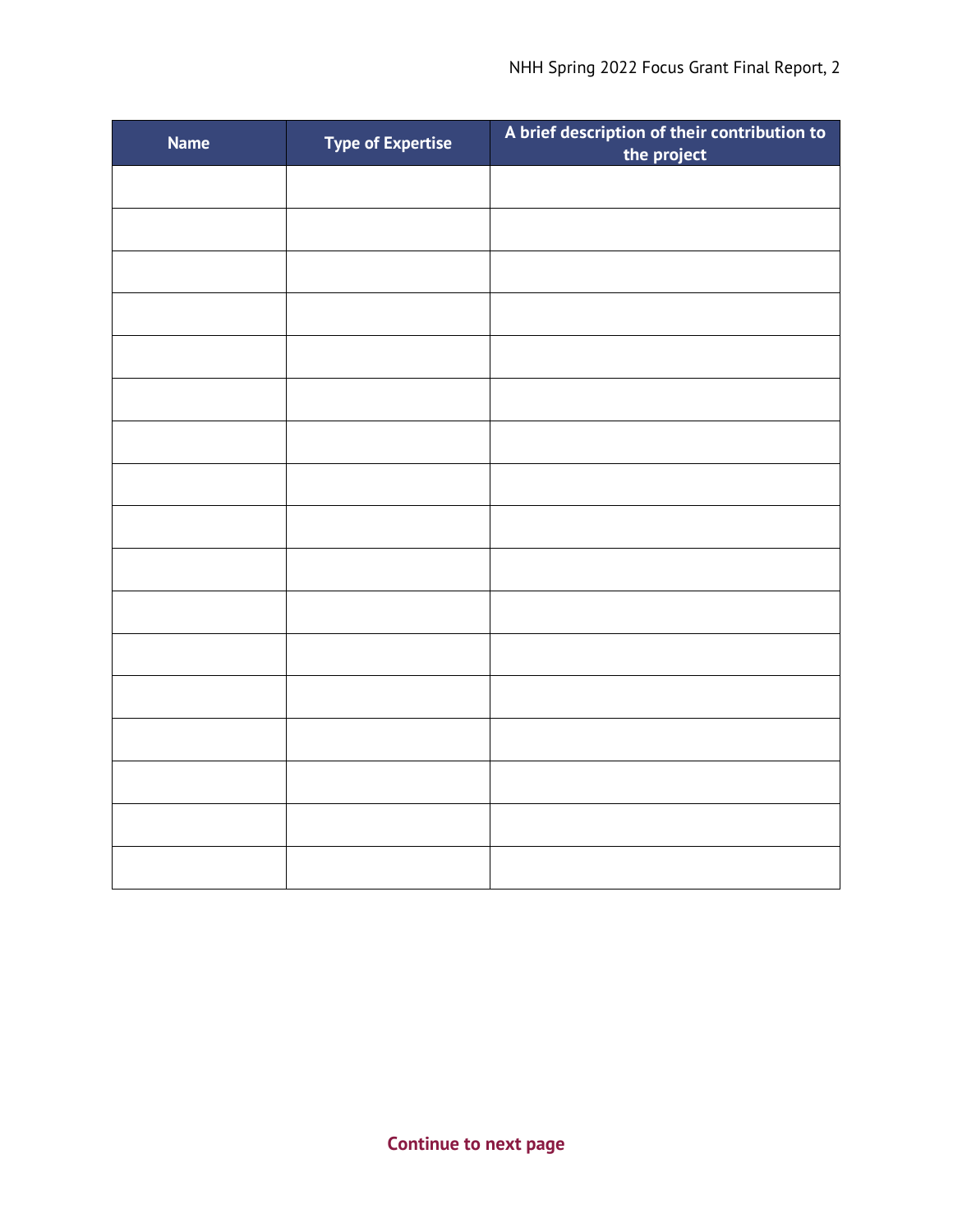## **Event Attendance & Evaluations:**

List each event in your program and provide the number of attendees at the LIVE event (in-person or streamed). All digital recordings and the associated number of viewers will be reported on the next page.

| <b>Event</b> | <b>Date</b> | <b>Venue or</b><br><b>Host Platform</b> | # In-Person<br><b>Attendees</b> | # Virtual<br><b>Attendees</b> |
|--------------|-------------|-----------------------------------------|---------------------------------|-------------------------------|
|              |             |                                         |                                 |                               |
|              |             |                                         |                                 |                               |
|              |             |                                         |                                 |                               |
|              |             |                                         |                                 |                               |
|              |             |                                         |                                 |                               |
|              |             |                                         |                                 |                               |
|              |             |                                         |                                 |                               |
|              |             |                                         |                                 |                               |
|              |             |                                         |                                 |                               |
|              |             |                                         |                                 |                               |
|              |             |                                         |                                 |                               |
|              |             |                                         |                                 |                               |
|              |             |                                         |                                 |                               |
|              |             |                                         |                                 |                               |
|              |             |                                         |                                 |                               |
|              |             |                                         |                                 |                               |
|              |             |                                         |                                 |                               |
|              |             |                                         |                                 |                               |
|              |             |                                         |                                 |                               |
|              |             |                                         |                                 |                               |
|              |             |                                         |                                 |                               |
|              |             |                                         |                                 |                               |
|              |             |                                         |                                 |                               |
|              |             |                                         |                                 |                               |

**Continue to next page**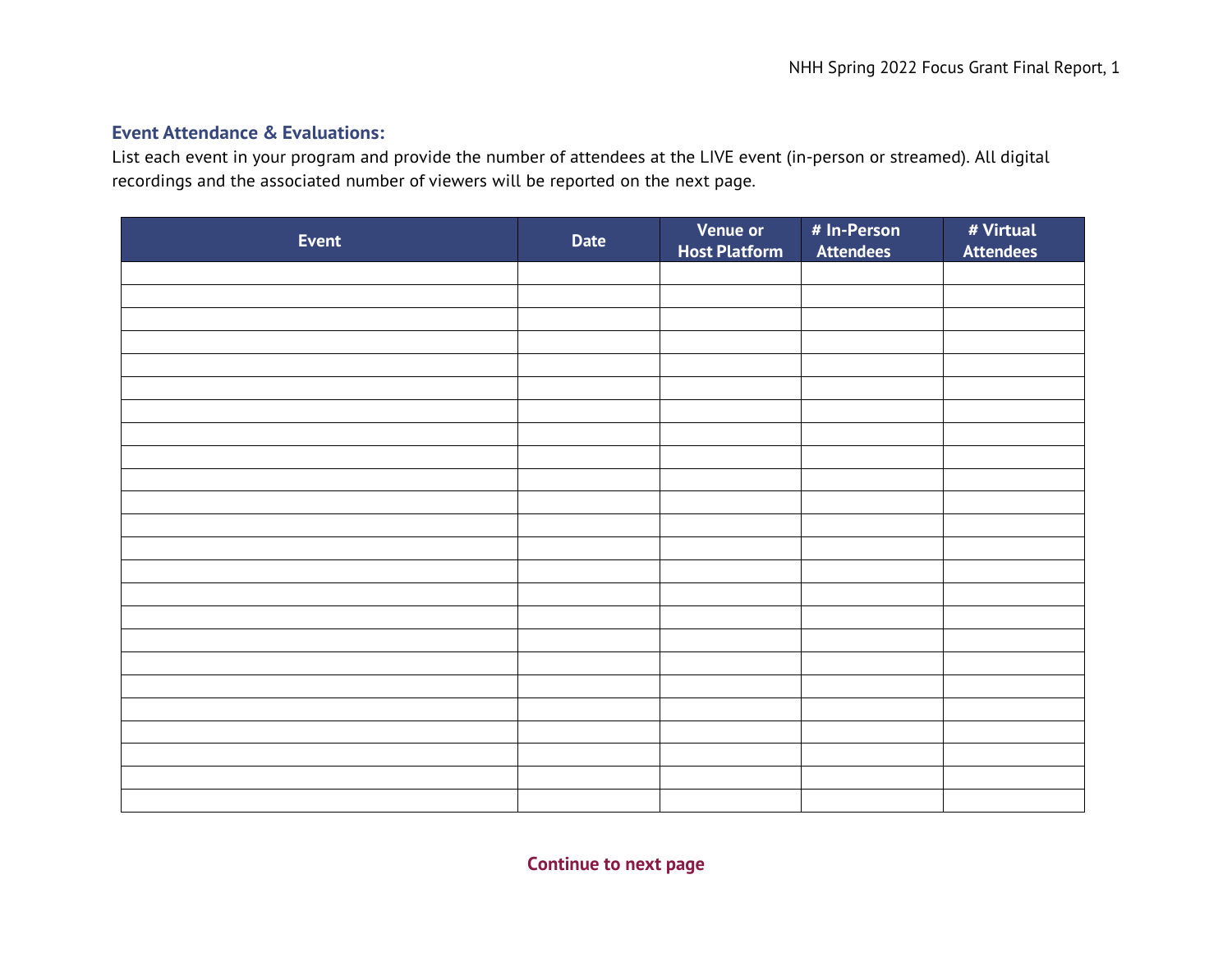## **Digital Products:**

If your project created digital content – for example, event recordings, videos, podcasts – provide the name, a link, and number of visitors as X date. If you need more space, you may attach a separate list.

| <b>Name</b> | Link | # Visitors | <b>Date Visitor</b><br>Count |
|-------------|------|------------|------------------------------|
|             |      |            |                              |
|             |      |            |                              |
|             |      |            |                              |
|             |      |            |                              |
|             |      |            |                              |
|             |      |            |                              |
|             |      |            |                              |
|             |      |            |                              |
|             |      |            |                              |
|             |      |            |                              |
|             |      |            |                              |
|             |      |            |                              |
|             |      |            |                              |
|             |      |            |                              |
|             |      |            |                              |
|             |      |            |                              |
|             |      |            |                              |
|             |      |            |                              |
|             |      |            |                              |
|             |      |            |                              |
|             |      |            |                              |
|             |      |            |                              |
|             |      |            |                              |

**Continue to next page**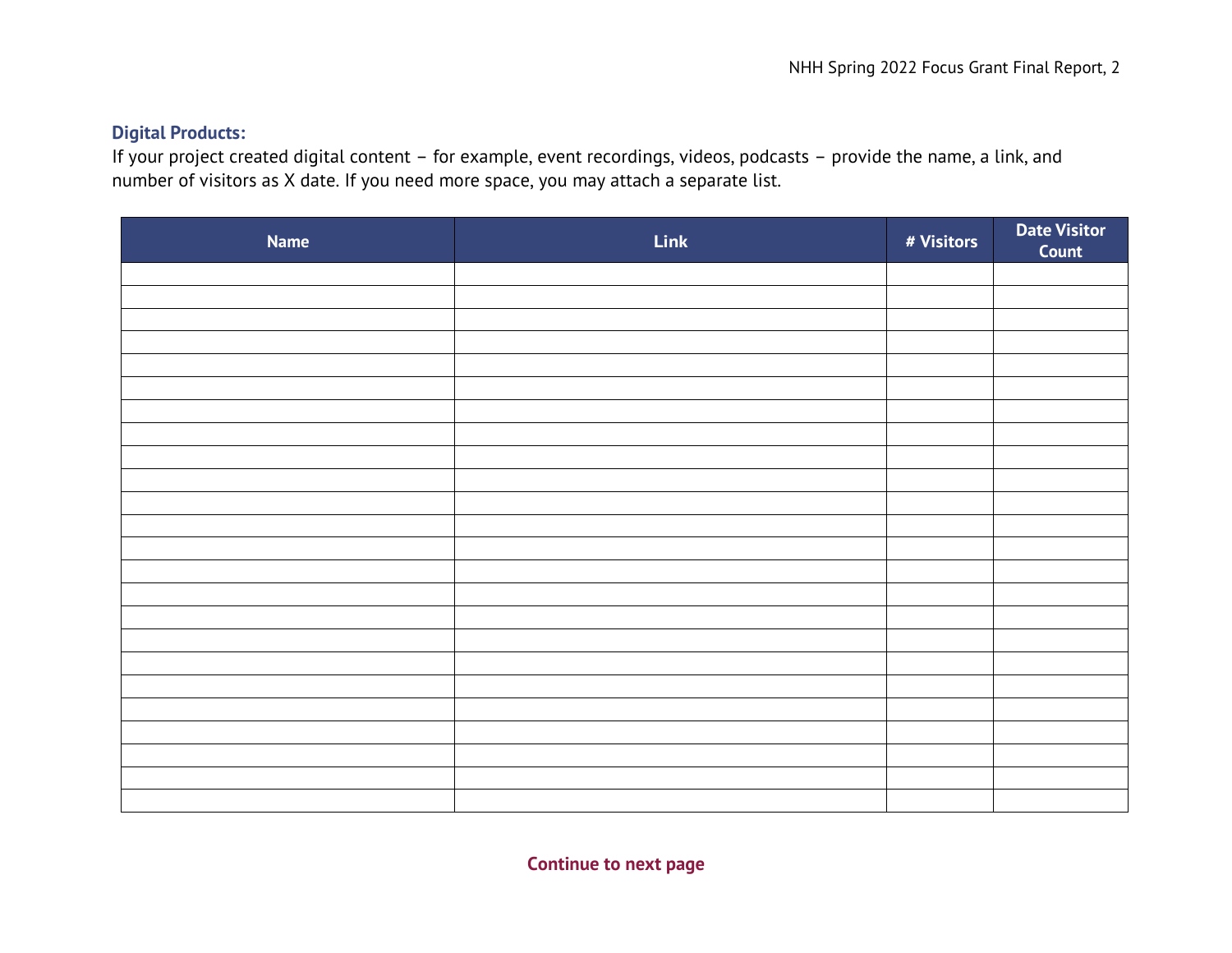## **Audience Information**

Provide as much information as possible. Update the information as needed before submitting the final report.

| <b>Event</b> | Age |  |                                             |  |  |       |      |        | Gender           |                           |
|--------------|-----|--|---------------------------------------------|--|--|-------|------|--------|------------------|---------------------------|
|              |     |  | $\left  25 \right $ 25-34 35-44 45-54 55-64 |  |  | $65+$ | Male | Female | <b>Nonbinary</b> | Self-<br><b>Described</b> |
|              |     |  |                                             |  |  |       |      |        |                  |                           |
|              |     |  |                                             |  |  |       |      |        |                  |                           |
|              |     |  |                                             |  |  |       |      |        |                  |                           |
|              |     |  |                                             |  |  |       |      |        |                  |                           |
|              |     |  |                                             |  |  |       |      |        |                  |                           |
|              |     |  |                                             |  |  |       |      |        |                  |                           |
|              |     |  |                                             |  |  |       |      |        |                  |                           |
|              |     |  |                                             |  |  |       |      |        |                  |                           |
|              |     |  |                                             |  |  |       |      |        |                  |                           |
|              |     |  |                                             |  |  |       |      |        |                  |                           |
|              |     |  |                                             |  |  |       |      |        |                  |                           |
|              |     |  |                                             |  |  |       |      |        |                  |                           |
|              |     |  |                                             |  |  |       |      |        |                  |                           |
|              |     |  |                                             |  |  |       |      |        |                  |                           |
|              |     |  |                                             |  |  |       |      |        |                  |                           |
|              |     |  |                                             |  |  |       |      |        |                  |                           |
|              |     |  |                                             |  |  |       |      |        |                  |                           |
|              |     |  |                                             |  |  |       |      |        |                  |                           |
|              |     |  |                                             |  |  |       |      |        |                  |                           |
|              |     |  |                                             |  |  |       |      |        |                  |                           |
|              |     |  |                                             |  |  |       |      |        |                  |                           |

**Continue to next page**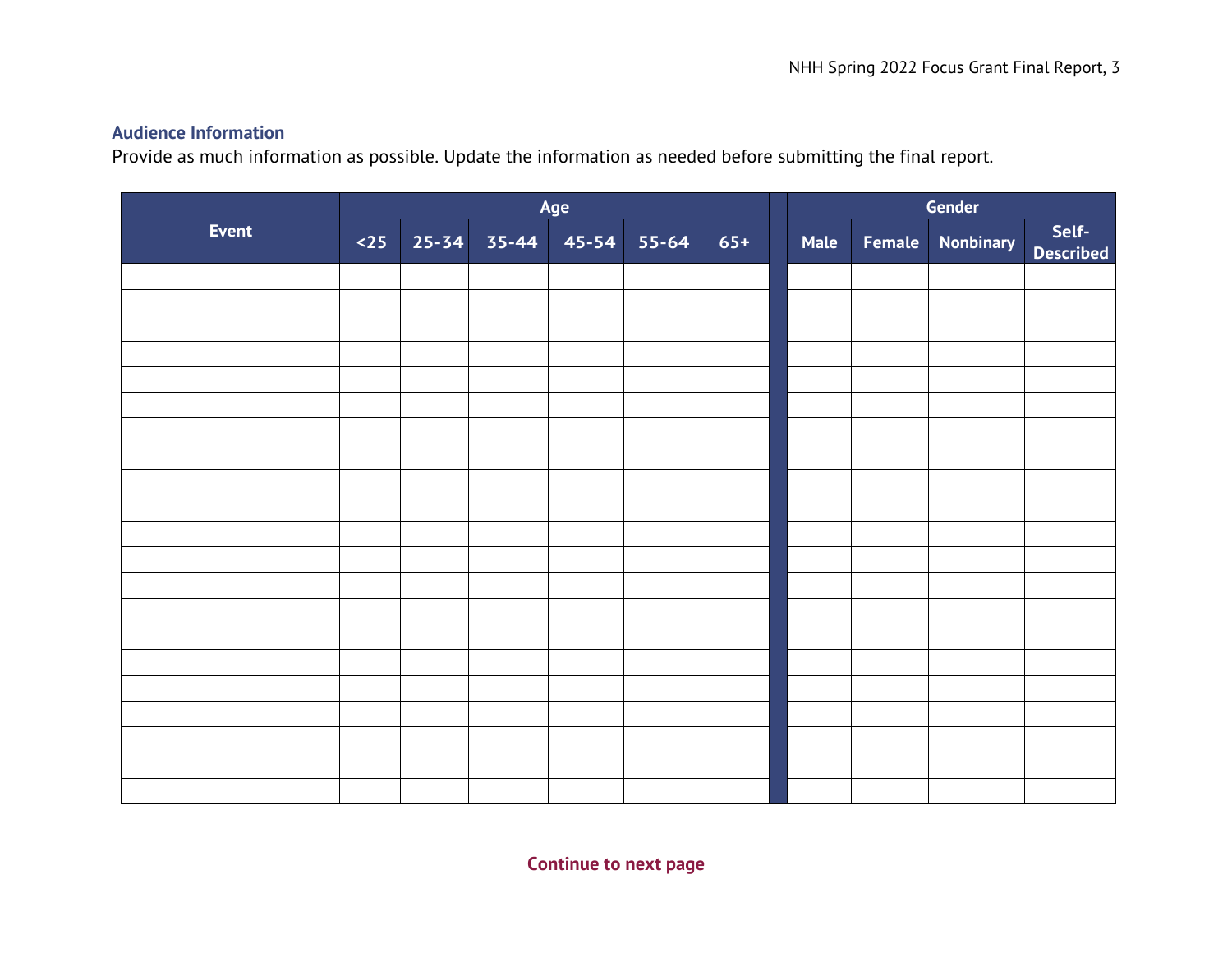|              | Race & Ethnicity                                    |       |                                        |                     |                                                               |       |                    |       |
|--------------|-----------------------------------------------------|-------|----------------------------------------|---------------------|---------------------------------------------------------------|-------|--------------------|-------|
| <b>Event</b> | American<br><b>Indianor Alaska</b><br><b>Native</b> | Asian | <b>Black or</b><br>African<br>American | Hispanic/<br>Latinx | <b>Native Hawaiian</b><br>or other Pacific<br><b>Islander</b> | White | <b>Multiracial</b> | Other |
|              |                                                     |       |                                        |                     |                                                               |       |                    |       |
|              |                                                     |       |                                        |                     |                                                               |       |                    |       |
|              |                                                     |       |                                        |                     |                                                               |       |                    |       |
|              |                                                     |       |                                        |                     |                                                               |       |                    |       |
|              |                                                     |       |                                        |                     |                                                               |       |                    |       |
|              |                                                     |       |                                        |                     |                                                               |       |                    |       |
|              |                                                     |       |                                        |                     |                                                               |       |                    |       |
|              |                                                     |       |                                        |                     |                                                               |       |                    |       |
|              |                                                     |       |                                        |                     |                                                               |       |                    |       |
|              |                                                     |       |                                        |                     |                                                               |       |                    |       |
|              |                                                     |       |                                        |                     |                                                               |       |                    |       |
|              |                                                     |       |                                        |                     |                                                               |       |                    |       |
|              |                                                     |       |                                        |                     |                                                               |       |                    |       |
|              |                                                     |       |                                        |                     |                                                               |       |                    |       |
|              |                                                     |       |                                        |                     |                                                               |       |                    |       |
|              |                                                     |       |                                        |                     |                                                               |       |                    |       |
|              |                                                     |       |                                        |                     |                                                               |       |                    |       |
|              |                                                     |       |                                        |                     |                                                               |       |                    |       |
|              |                                                     |       |                                        |                     |                                                               |       |                    |       |
|              |                                                     |       |                                        |                     |                                                               |       |                    |       |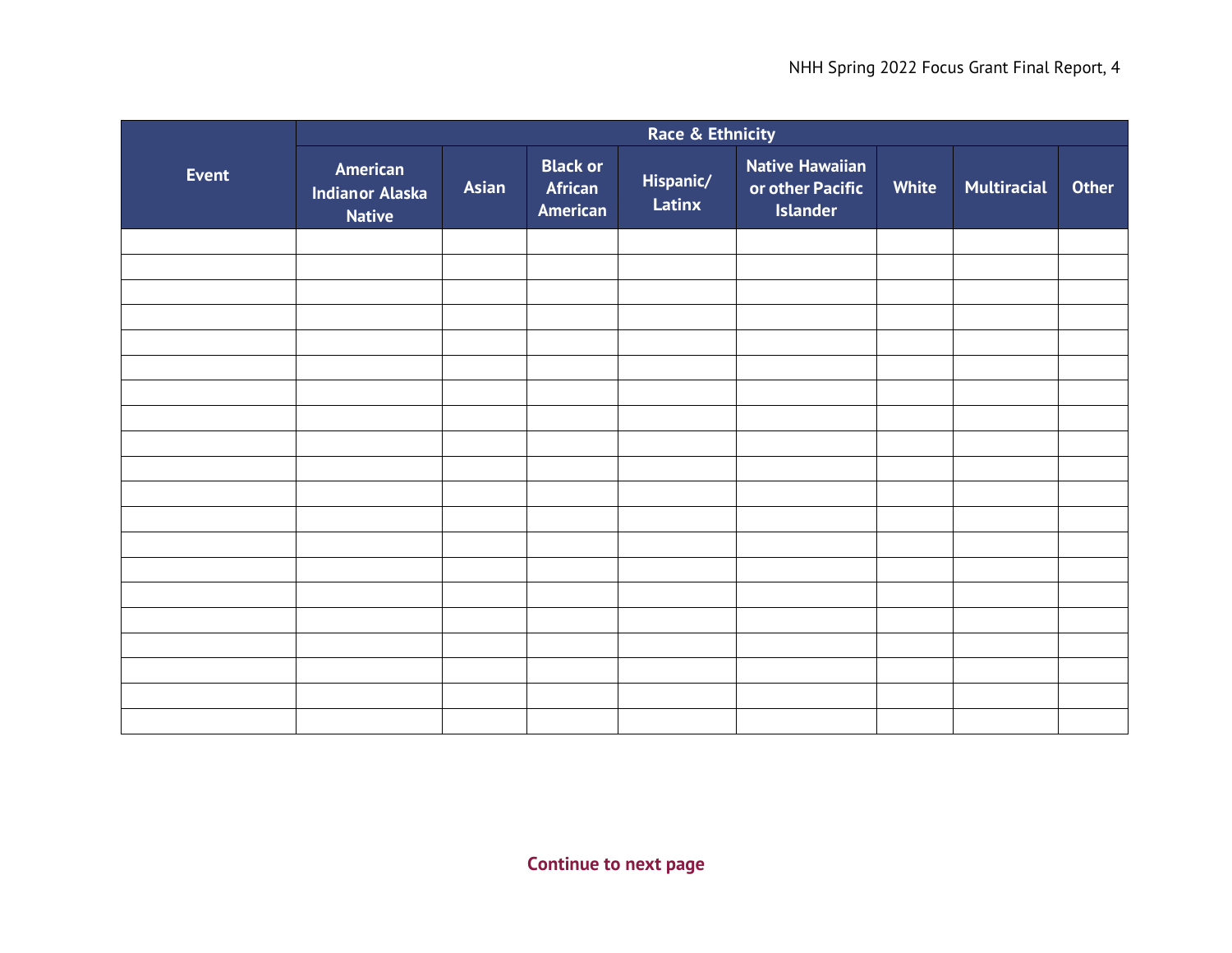# **SECTION 2**

**1. Briefly summarize and evaluate your program. Consider: whether you fulfilled your program goals; whether you experienced any unexpected challenges; adjustments you would make for future programs or what you would do again.**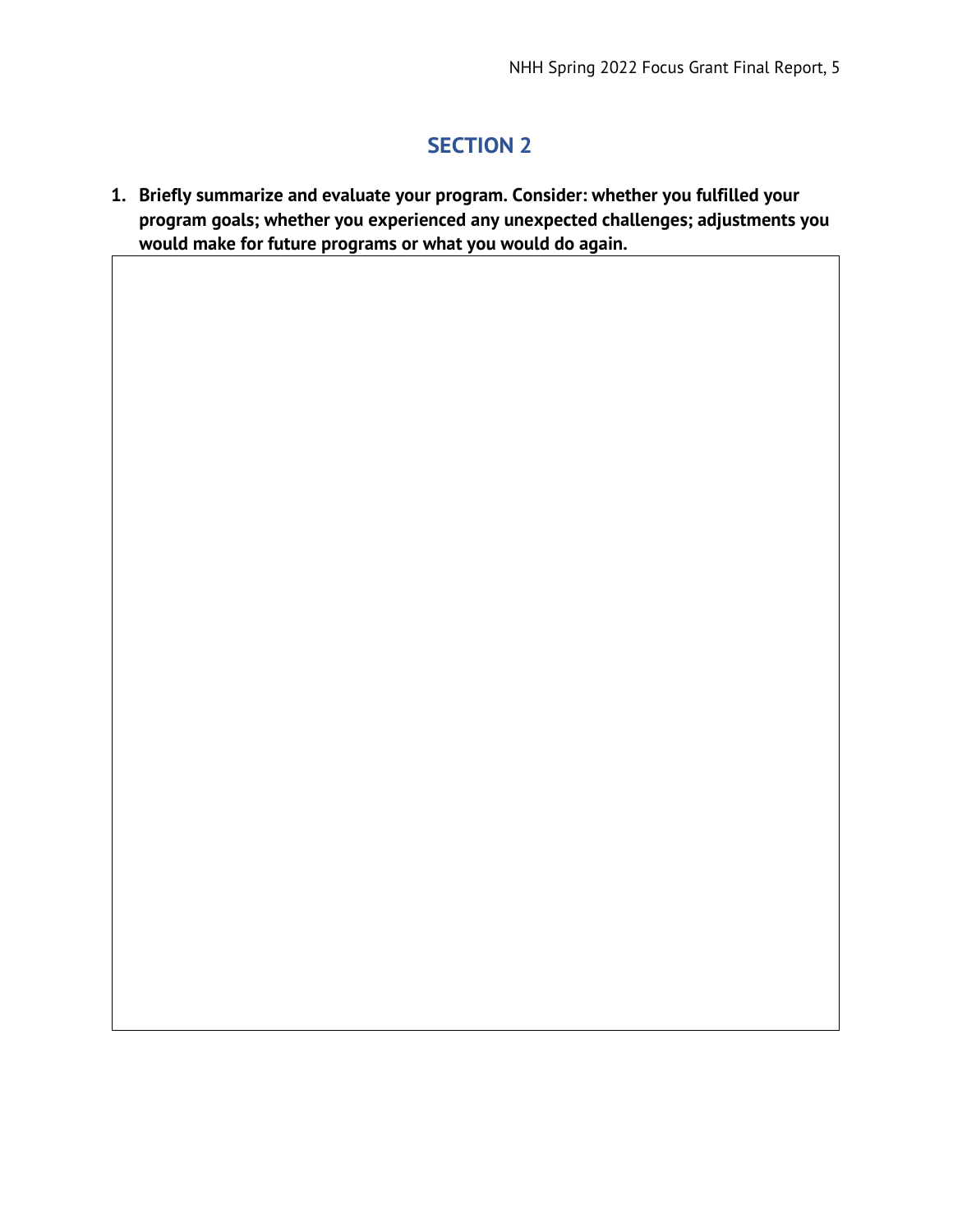# **2. How did your grant-funded program support or advance your organization's programming goals?**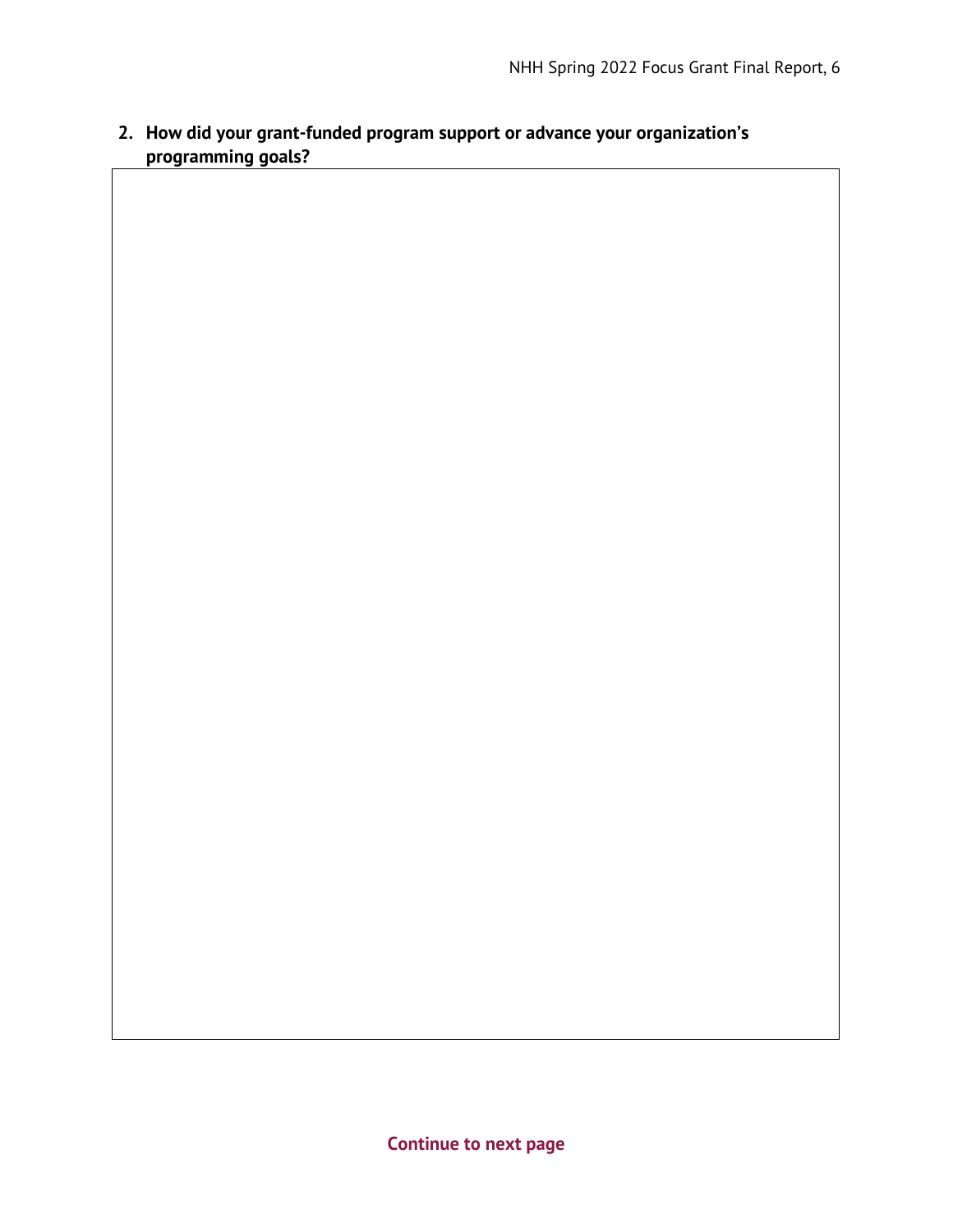**3. New Hampshire Humanities is evaluating its funding levels and seeks to better understand our grants' impact on organizations. Please explain how a \$2,000 grant, such as a Focus grant, fits into your organizational budget and staff capacities.**